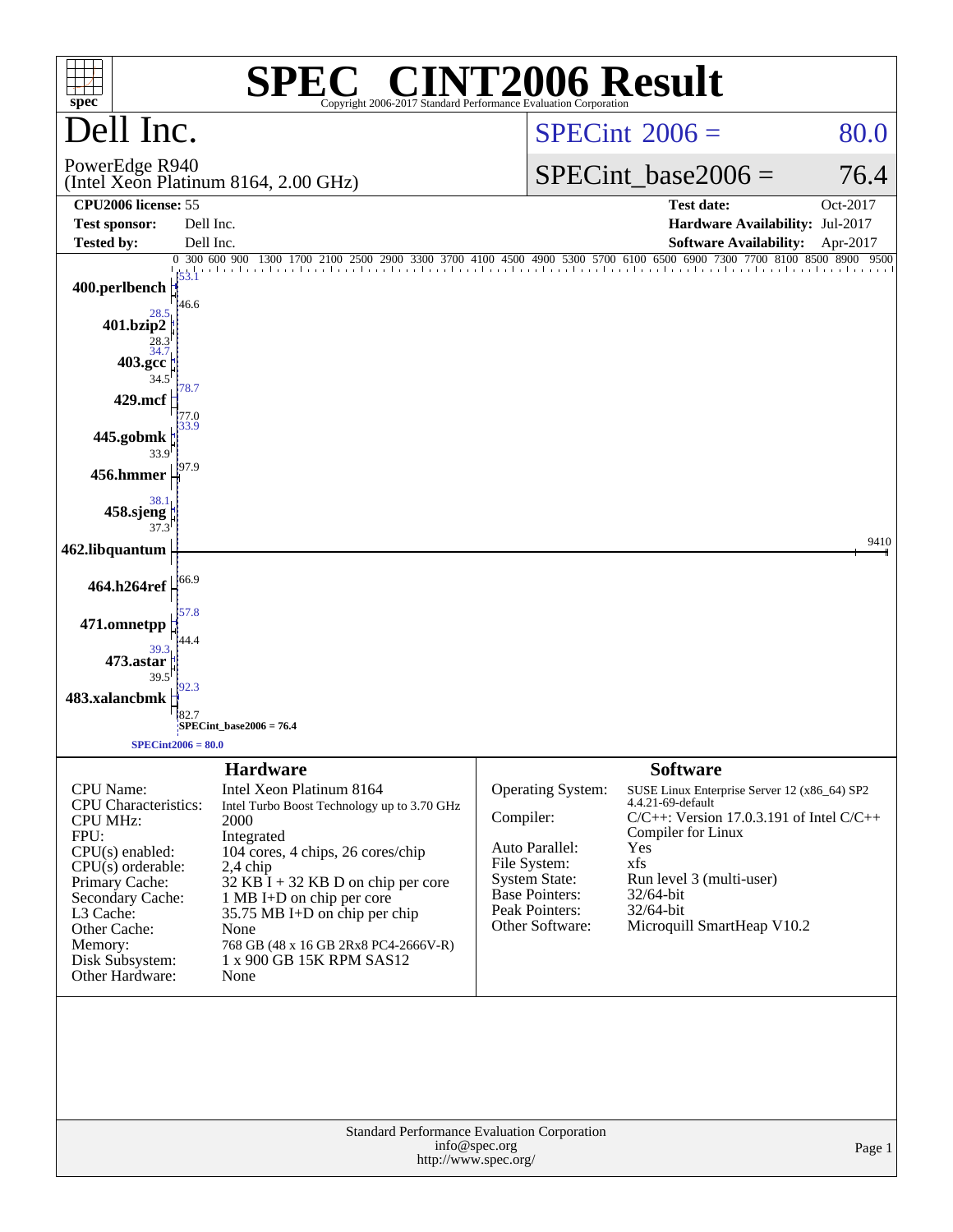

# Dell Inc.

#### $SPECint2006 = 80.0$  $SPECint2006 = 80.0$

PowerEdge R940

(Intel Xeon Platinum 8164, 2.00 GHz)

**[CPU2006 license:](http://www.spec.org/auto/cpu2006/Docs/result-fields.html#CPU2006license)** 55 **[Test date:](http://www.spec.org/auto/cpu2006/Docs/result-fields.html#Testdate)** Oct-2017 **[Test sponsor:](http://www.spec.org/auto/cpu2006/Docs/result-fields.html#Testsponsor)** Dell Inc. **[Hardware Availability:](http://www.spec.org/auto/cpu2006/Docs/result-fields.html#HardwareAvailability)** Jul-2017 **[Tested by:](http://www.spec.org/auto/cpu2006/Docs/result-fields.html#Testedby)** Dell Inc. **[Software Availability:](http://www.spec.org/auto/cpu2006/Docs/result-fields.html#SoftwareAvailability)** Apr-2017

SPECint base2006 =  $76.4$ 

#### **[Results Table](http://www.spec.org/auto/cpu2006/Docs/result-fields.html#ResultsTable)**

| <b>Seconds</b><br><b>Ratio</b><br>184<br>53.0 | <b>Seconds</b>                                    | <b>Ratio</b> | <b>Seconds</b> |              |
|-----------------------------------------------|---------------------------------------------------|--------------|----------------|--------------|
|                                               |                                                   |              |                | <b>Ratio</b> |
|                                               | 184                                               | <u>53.1</u>  | 183            | 53.4         |
| 339<br>28.5                                   | 339                                               | 28.5         | 339            | 28.5         |
| 233<br>34.6                                   | 232                                               | 34.7         | 231            | 34.9         |
| 119<br>76.9                                   | <u>116</u>                                        | 78.7         | 115            | 79.0         |
| 309<br>33.9                                   | 309                                               | <u>33.9</u>  | 310            | 33.9         |
| 95.3<br>97.9                                  | 95.4                                              | 97.8         | 95.3           | 97.9         |
| 318<br>38.0                                   | 318                                               | 38.1         | 318            | 38.1         |
| 2.20<br>9410                                  | 2.20                                              | 9430         | 2.30           | 9010         |
| 330<br>67.1                                   | 333                                               | 66.4         | 331            | 66.9         |
| 57.8<br>108                                   | 108                                               | 57.8         | 107            | 58.4         |
| 179<br>39.1                                   | <u>179</u>                                        | 39.3         | 179            | 39.3         |
| 76.2<br>90.6                                  | 74.8                                              | <u>92.3</u>  | 74.0           | 93.2         |
|                                               | $\sim$ $\sim$ $\sim$<br>$1 \quad 1 \quad 1 \quad$ | $\cdot$      |                |              |

Results appear in the [order in which they were run.](http://www.spec.org/auto/cpu2006/Docs/result-fields.html#RunOrder) Bold underlined text [indicates a median measurement.](http://www.spec.org/auto/cpu2006/Docs/result-fields.html#Median)

#### **[Submit Notes](http://www.spec.org/auto/cpu2006/Docs/result-fields.html#SubmitNotes)**

The config file option 'submit' was used.

#### **[Operating System Notes](http://www.spec.org/auto/cpu2006/Docs/result-fields.html#OperatingSystemNotes)**

Stack size set to unlimited using "ulimit -s unlimited"

#### **[Platform Notes](http://www.spec.org/auto/cpu2006/Docs/result-fields.html#PlatformNotes)**

 BIOS settings: Logical Processor Disabled Virtualization Technology Disabled Sub NUMA Cluster Disabled System Profile set to Custom CPU Performance set to Maximum Performance C1E Disabled C States set to Autonomous Uncore Frequency set to Dynamic Memory Patrol Scrub Disabled Energy Efficiency Policy set to Performance CPU Interconnect Bus Link Power Management Disabled PCI ASPM L1 Link Power Management Disabled Sysinfo program /home/cpu2006/config/sysinfo.rev6993 Revision 6993 of 2015-11-06 (b5e8d4b4eb51ed28d7f98696cbe290c1) running on linux-92x1 Fri Oct 13 02:33:08 2017 This section contains SUT (System Under Test) info as seen by

some common utilities. To remove or add to this section, see:<br>Continued on next page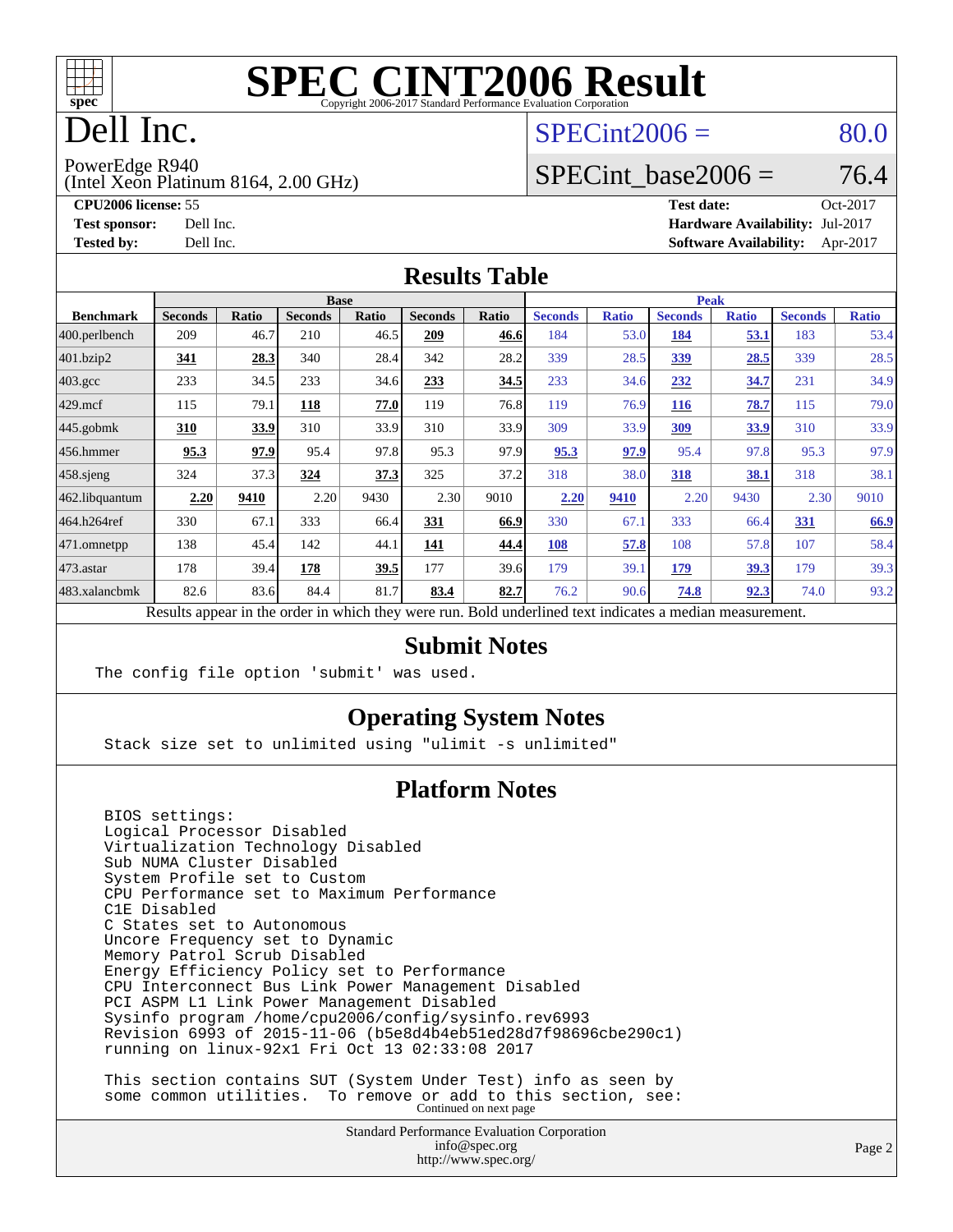

#### **[SPEC CINT2006 Result](http://www.spec.org/auto/cpu2006/Docs/result-fields.html#SPECCINT2006Result)** Copyright 2006-2017 Standard Performance Evaluation Corpor

### Dell Inc.

 $SPECint2006 = 80.0$  $SPECint2006 = 80.0$ 

(Intel Xeon Platinum 8164, 2.00 GHz) PowerEdge R940

SPECint base2006 =  $76.4$ 

**[CPU2006 license:](http://www.spec.org/auto/cpu2006/Docs/result-fields.html#CPU2006license)** 55 **[Test date:](http://www.spec.org/auto/cpu2006/Docs/result-fields.html#Testdate)** Oct-2017 **[Test sponsor:](http://www.spec.org/auto/cpu2006/Docs/result-fields.html#Testsponsor)** Dell Inc. **[Hardware Availability:](http://www.spec.org/auto/cpu2006/Docs/result-fields.html#HardwareAvailability)** Jul-2017 **[Tested by:](http://www.spec.org/auto/cpu2006/Docs/result-fields.html#Testedby)** Dell Inc. **[Software Availability:](http://www.spec.org/auto/cpu2006/Docs/result-fields.html#SoftwareAvailability)** Apr-2017

#### **[Platform Notes \(Continued\)](http://www.spec.org/auto/cpu2006/Docs/result-fields.html#PlatformNotes)**

 <http://www.spec.org/cpu2006/Docs/config.html#sysinfo> From /proc/cpuinfo

Standard Performance Evaluation Corporation [info@spec.org](mailto:info@spec.org) model name : Intel(R) Xeon(R) Platinum 8164 CPU @ 2.00GHz 4 "physical id"s (chips) 104 "processors" cores, siblings (Caution: counting these is hw and system dependent. The following excerpts from /proc/cpuinfo might not be reliable. Use with caution.) cpu cores : 26 siblings physical 0: cores 0 1 2 3 4 5 6 8 9 10 11 12 13 16 17 18 19 20 21 22 24 25 26 27 28 29 physical 1: cores 0 1 2 3 4 5 6 8 9 10 11 12 13 16 17 18 19 20 21 22 24 25 26 27 28 29 physical 2: cores 0 1 2 3 4 5 6 8 9 10 11 12 13 16 17 18 19 20 21 22 24 25 26 27 28 29 physical 3: cores 0 1 2 3 4 5 6 8 9 10 11 12 13 16 17 18 19 20 21 22 24 25 26 27 28 29 cache size : 36608 KB From /proc/meminfo MemTotal: 791224416 kB HugePages\_Total: 0<br>Hugepagesize: 2048 kB Hugepagesize: /usr/bin/lsb\_release -d SUSE Linux Enterprise Server 12 SP2 From /etc/\*release\* /etc/\*version\* SuSE-release: SUSE Linux Enterprise Server 12 (x86\_64) VERSION = 12 PATCHLEVEL = 2 # This file is deprecated and will be removed in a future service pack or release. # Please check /etc/os-release for details about this release. os-release: NAME="SLES" VERSION="12-SP2" VERSION\_ID="12.2" PRETTY\_NAME="SUSE Linux Enterprise Server 12 SP2" ID="sles" ANSI\_COLOR="0;32" CPE\_NAME="cpe:/o:suse:sles:12:sp2" uname -a: Linux linux-92x1 4.4.21-69-default #1 SMP Tue Oct 25 10:58:20 UTC 2016 (9464f67) x86\_64 x86\_64 x86\_64 GNU/Linux run-level 3 Oct 13 02:32 Continued on next page

<http://www.spec.org/>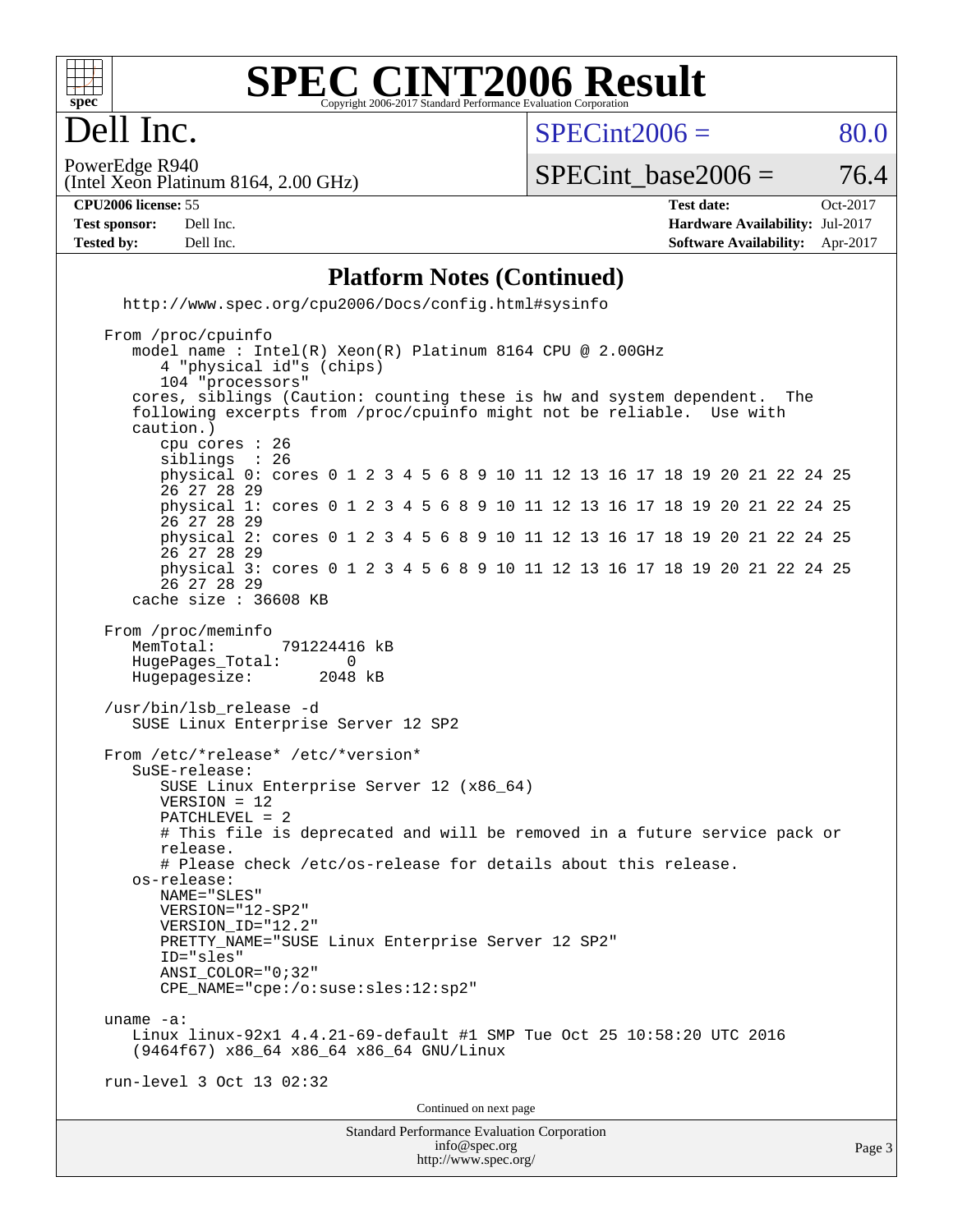

### Dell Inc.

 $SPECint2006 = 80.0$  $SPECint2006 = 80.0$ 

(Intel Xeon Platinum 8164, 2.00 GHz) PowerEdge R940

SPECint base2006 =  $76.4$ 

**[CPU2006 license:](http://www.spec.org/auto/cpu2006/Docs/result-fields.html#CPU2006license)** 55 **[Test date:](http://www.spec.org/auto/cpu2006/Docs/result-fields.html#Testdate)** Oct-2017 **[Test sponsor:](http://www.spec.org/auto/cpu2006/Docs/result-fields.html#Testsponsor)** Dell Inc. **[Hardware Availability:](http://www.spec.org/auto/cpu2006/Docs/result-fields.html#HardwareAvailability)** Jul-2017 **[Tested by:](http://www.spec.org/auto/cpu2006/Docs/result-fields.html#Testedby)** Dell Inc. **[Software Availability:](http://www.spec.org/auto/cpu2006/Docs/result-fields.html#SoftwareAvailability)** Apr-2017

#### **[Platform Notes \(Continued\)](http://www.spec.org/auto/cpu2006/Docs/result-fields.html#PlatformNotes)**

SPEC is set to: /home/cpu2006<br>Filesystem Type Size Type Size Used Avail Use% Mounted on /dev/sda4 xfs 796G 17G 779G 3% /home Additional information from dmidecode:

 Warning: Use caution when you interpret this section. The 'dmidecode' program reads system data which is "intended to allow hardware to be accurately determined", but the intent may not be met, as there are frequent changes to hardware, firmware, and the "DMTF SMBIOS" standard.

 BIOS Dell Inc. 1.1.7 08/10/2017 Memory: 48x 00CE063200CE M393A2K43BB1-CTD 16 GB 2 rank 2666 MHz

(End of data from sysinfo program)

#### **[General Notes](http://www.spec.org/auto/cpu2006/Docs/result-fields.html#GeneralNotes)**

Environment variables set by runspec before the start of the run: KMP AFFINITY = "granularity=fine, compact" LD\_LIBRARY\_PATH = "/home/cpu2006/lib/ia32:/home/cpu2006/lib/intel64:/home/cpu2006/sh10.2" OMP NUM THREADS = "104"

 Binaries compiled on a system with 1x Intel Core i7-4790 CPU + 32GB RAM memory using Redhat Enterprise Linux 7.2 Transparent Huge Pages enabled by default. Filesystem page cache cleared with: shell invocation of 'sync; echo 3 > /proc/sys/vm/drop\_caches' prior to run

#### **[Base Compiler Invocation](http://www.spec.org/auto/cpu2006/Docs/result-fields.html#BaseCompilerInvocation)**

[C benchmarks](http://www.spec.org/auto/cpu2006/Docs/result-fields.html#Cbenchmarks): [icc -m64](http://www.spec.org/cpu2006/results/res2017q4/cpu2006-20171030-50389.flags.html#user_CCbase_intel_icc_64bit_bda6cc9af1fdbb0edc3795bac97ada53)

[C++ benchmarks:](http://www.spec.org/auto/cpu2006/Docs/result-fields.html#CXXbenchmarks) [icpc -m64](http://www.spec.org/cpu2006/results/res2017q4/cpu2006-20171030-50389.flags.html#user_CXXbase_intel_icpc_64bit_fc66a5337ce925472a5c54ad6a0de310)

#### **[Base Portability Flags](http://www.spec.org/auto/cpu2006/Docs/result-fields.html#BasePortabilityFlags)**

400.perlbench: [-DSPEC\\_CPU\\_LP64](http://www.spec.org/cpu2006/results/res2017q4/cpu2006-20171030-50389.flags.html#b400.perlbench_basePORTABILITY_DSPEC_CPU_LP64) [-DSPEC\\_CPU\\_LINUX\\_X64](http://www.spec.org/cpu2006/results/res2017q4/cpu2006-20171030-50389.flags.html#b400.perlbench_baseCPORTABILITY_DSPEC_CPU_LINUX_X64)

 401.bzip2: [-DSPEC\\_CPU\\_LP64](http://www.spec.org/cpu2006/results/res2017q4/cpu2006-20171030-50389.flags.html#suite_basePORTABILITY401_bzip2_DSPEC_CPU_LP64) 403.gcc: [-DSPEC\\_CPU\\_LP64](http://www.spec.org/cpu2006/results/res2017q4/cpu2006-20171030-50389.flags.html#suite_basePORTABILITY403_gcc_DSPEC_CPU_LP64) 429.mcf: [-DSPEC\\_CPU\\_LP64](http://www.spec.org/cpu2006/results/res2017q4/cpu2006-20171030-50389.flags.html#suite_basePORTABILITY429_mcf_DSPEC_CPU_LP64) 445.gobmk: [-DSPEC\\_CPU\\_LP64](http://www.spec.org/cpu2006/results/res2017q4/cpu2006-20171030-50389.flags.html#suite_basePORTABILITY445_gobmk_DSPEC_CPU_LP64) 456.hmmer: [-DSPEC\\_CPU\\_LP64](http://www.spec.org/cpu2006/results/res2017q4/cpu2006-20171030-50389.flags.html#suite_basePORTABILITY456_hmmer_DSPEC_CPU_LP64) 458.sjeng: [-DSPEC\\_CPU\\_LP64](http://www.spec.org/cpu2006/results/res2017q4/cpu2006-20171030-50389.flags.html#suite_basePORTABILITY458_sjeng_DSPEC_CPU_LP64)

Continued on next page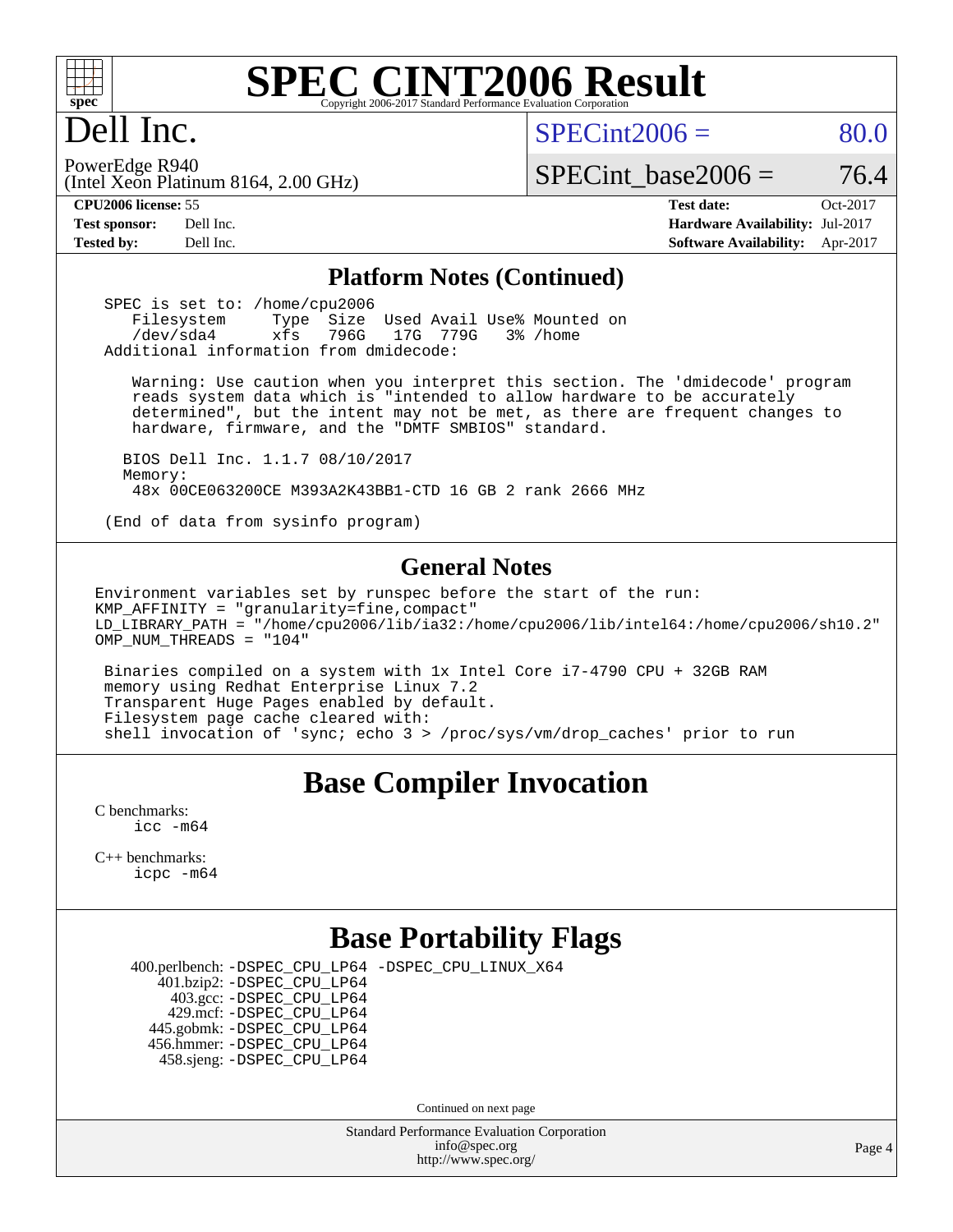

# Dell Inc.

 $SPECint2006 = 80.0$  $SPECint2006 = 80.0$ 

(Intel Xeon Platinum 8164, 2.00 GHz) PowerEdge R940

SPECint base2006 =  $76.4$ 

**[CPU2006 license:](http://www.spec.org/auto/cpu2006/Docs/result-fields.html#CPU2006license)** 55 **[Test date:](http://www.spec.org/auto/cpu2006/Docs/result-fields.html#Testdate)** Oct-2017 **[Test sponsor:](http://www.spec.org/auto/cpu2006/Docs/result-fields.html#Testsponsor)** Dell Inc. **[Hardware Availability:](http://www.spec.org/auto/cpu2006/Docs/result-fields.html#HardwareAvailability)** Jul-2017 **[Tested by:](http://www.spec.org/auto/cpu2006/Docs/result-fields.html#Testedby)** Dell Inc. **[Software Availability:](http://www.spec.org/auto/cpu2006/Docs/result-fields.html#SoftwareAvailability)** Apr-2017

### **[Base Portability Flags \(Continued\)](http://www.spec.org/auto/cpu2006/Docs/result-fields.html#BasePortabilityFlags)**

 462.libquantum: [-DSPEC\\_CPU\\_LP64](http://www.spec.org/cpu2006/results/res2017q4/cpu2006-20171030-50389.flags.html#suite_basePORTABILITY462_libquantum_DSPEC_CPU_LP64) [-DSPEC\\_CPU\\_LINUX](http://www.spec.org/cpu2006/results/res2017q4/cpu2006-20171030-50389.flags.html#b462.libquantum_baseCPORTABILITY_DSPEC_CPU_LINUX) 464.h264ref: [-DSPEC\\_CPU\\_LP64](http://www.spec.org/cpu2006/results/res2017q4/cpu2006-20171030-50389.flags.html#suite_basePORTABILITY464_h264ref_DSPEC_CPU_LP64) 471.omnetpp: [-DSPEC\\_CPU\\_LP64](http://www.spec.org/cpu2006/results/res2017q4/cpu2006-20171030-50389.flags.html#suite_basePORTABILITY471_omnetpp_DSPEC_CPU_LP64) 473.astar: [-DSPEC\\_CPU\\_LP64](http://www.spec.org/cpu2006/results/res2017q4/cpu2006-20171030-50389.flags.html#suite_basePORTABILITY473_astar_DSPEC_CPU_LP64) 483.xalancbmk: [-DSPEC\\_CPU\\_LP64](http://www.spec.org/cpu2006/results/res2017q4/cpu2006-20171030-50389.flags.html#suite_basePORTABILITY483_xalancbmk_DSPEC_CPU_LP64) [-DSPEC\\_CPU\\_LINUX](http://www.spec.org/cpu2006/results/res2017q4/cpu2006-20171030-50389.flags.html#b483.xalancbmk_baseCXXPORTABILITY_DSPEC_CPU_LINUX)

**[Base Optimization Flags](http://www.spec.org/auto/cpu2006/Docs/result-fields.html#BaseOptimizationFlags)**

[C benchmarks](http://www.spec.org/auto/cpu2006/Docs/result-fields.html#Cbenchmarks):

[-xCORE-AVX2](http://www.spec.org/cpu2006/results/res2017q4/cpu2006-20171030-50389.flags.html#user_CCbase_f-xCORE-AVX2) [-ipo](http://www.spec.org/cpu2006/results/res2017q4/cpu2006-20171030-50389.flags.html#user_CCbase_f-ipo) [-O3](http://www.spec.org/cpu2006/results/res2017q4/cpu2006-20171030-50389.flags.html#user_CCbase_f-O3) [-no-prec-div](http://www.spec.org/cpu2006/results/res2017q4/cpu2006-20171030-50389.flags.html#user_CCbase_f-no-prec-div) [-parallel](http://www.spec.org/cpu2006/results/res2017q4/cpu2006-20171030-50389.flags.html#user_CCbase_f-parallel) [-qopt-prefetch](http://www.spec.org/cpu2006/results/res2017q4/cpu2006-20171030-50389.flags.html#user_CCbase_f-qopt-prefetch) [-auto-p32](http://www.spec.org/cpu2006/results/res2017q4/cpu2006-20171030-50389.flags.html#user_CCbase_f-auto-p32)

[C++ benchmarks:](http://www.spec.org/auto/cpu2006/Docs/result-fields.html#CXXbenchmarks)

[-xCORE-AVX2](http://www.spec.org/cpu2006/results/res2017q4/cpu2006-20171030-50389.flags.html#user_CXXbase_f-xCORE-AVX2) [-ipo](http://www.spec.org/cpu2006/results/res2017q4/cpu2006-20171030-50389.flags.html#user_CXXbase_f-ipo) [-O3](http://www.spec.org/cpu2006/results/res2017q4/cpu2006-20171030-50389.flags.html#user_CXXbase_f-O3) [-no-prec-div](http://www.spec.org/cpu2006/results/res2017q4/cpu2006-20171030-50389.flags.html#user_CXXbase_f-no-prec-div) [-qopt-prefetch](http://www.spec.org/cpu2006/results/res2017q4/cpu2006-20171030-50389.flags.html#user_CXXbase_f-qopt-prefetch) [-auto-p32](http://www.spec.org/cpu2006/results/res2017q4/cpu2006-20171030-50389.flags.html#user_CXXbase_f-auto-p32) [-Wl,-z,muldefs](http://www.spec.org/cpu2006/results/res2017q4/cpu2006-20171030-50389.flags.html#user_CXXbase_link_force_multiple1_74079c344b956b9658436fd1b6dd3a8a) [-L/sh10.2 -lsmartheap64](http://www.spec.org/cpu2006/results/res2017q4/cpu2006-20171030-50389.flags.html#user_CXXbase_SmartHeap64_63911d860fc08c15fa1d5bf319b9d8d5)

**[Base Other Flags](http://www.spec.org/auto/cpu2006/Docs/result-fields.html#BaseOtherFlags)**

[C benchmarks](http://www.spec.org/auto/cpu2006/Docs/result-fields.html#Cbenchmarks):

403.gcc: [-Dalloca=\\_alloca](http://www.spec.org/cpu2006/results/res2017q4/cpu2006-20171030-50389.flags.html#b403.gcc_baseEXTRA_CFLAGS_Dalloca_be3056838c12de2578596ca5467af7f3)

#### **[Peak Compiler Invocation](http://www.spec.org/auto/cpu2006/Docs/result-fields.html#PeakCompilerInvocation)**

[C benchmarks \(except as noted below\)](http://www.spec.org/auto/cpu2006/Docs/result-fields.html#Cbenchmarksexceptasnotedbelow):

[icc -m64](http://www.spec.org/cpu2006/results/res2017q4/cpu2006-20171030-50389.flags.html#user_CCpeak_intel_icc_64bit_bda6cc9af1fdbb0edc3795bac97ada53)

400.perlbench: [icc -m32 -L/opt/intel/compilers\\_and\\_libraries\\_2017/linux/lib/ia32](http://www.spec.org/cpu2006/results/res2017q4/cpu2006-20171030-50389.flags.html#user_peakCCLD400_perlbench_intel_icc_c29f3ff5a7ed067b11e4ec10a03f03ae)

445.gobmk: [icc -m32 -L/opt/intel/compilers\\_and\\_libraries\\_2017/linux/lib/ia32](http://www.spec.org/cpu2006/results/res2017q4/cpu2006-20171030-50389.flags.html#user_peakCCLD445_gobmk_intel_icc_c29f3ff5a7ed067b11e4ec10a03f03ae)

[C++ benchmarks \(except as noted below\):](http://www.spec.org/auto/cpu2006/Docs/result-fields.html#CXXbenchmarksexceptasnotedbelow) [icc -m32 -L/opt/intel/compilers\\_and\\_libraries\\_2017/linux/lib/ia32](http://www.spec.org/cpu2006/results/res2017q4/cpu2006-20171030-50389.flags.html#user_CXXpeak_intel_icc_c29f3ff5a7ed067b11e4ec10a03f03ae)

473.astar: [icpc -m64](http://www.spec.org/cpu2006/results/res2017q4/cpu2006-20171030-50389.flags.html#user_peakCXXLD473_astar_intel_icpc_64bit_fc66a5337ce925472a5c54ad6a0de310)

### **[Peak Portability Flags](http://www.spec.org/auto/cpu2006/Docs/result-fields.html#PeakPortabilityFlags)**

 400.perlbench: [-D\\_FILE\\_OFFSET\\_BITS=64](http://www.spec.org/cpu2006/results/res2017q4/cpu2006-20171030-50389.flags.html#user_peakPORTABILITY400_perlbench_file_offset_bits_64_438cf9856305ebd76870a2c6dc2689ab) [-DSPEC\\_CPU\\_LINUX\\_IA32](http://www.spec.org/cpu2006/results/res2017q4/cpu2006-20171030-50389.flags.html#b400.perlbench_peakCPORTABILITY_DSPEC_CPU_LINUX_IA32) 401.bzip2: [-DSPEC\\_CPU\\_LP64](http://www.spec.org/cpu2006/results/res2017q4/cpu2006-20171030-50389.flags.html#suite_peakPORTABILITY401_bzip2_DSPEC_CPU_LP64) 403.gcc: [-DSPEC\\_CPU\\_LP64](http://www.spec.org/cpu2006/results/res2017q4/cpu2006-20171030-50389.flags.html#suite_peakPORTABILITY403_gcc_DSPEC_CPU_LP64)

Continued on next page

Standard Performance Evaluation Corporation [info@spec.org](mailto:info@spec.org) <http://www.spec.org/>

Page 5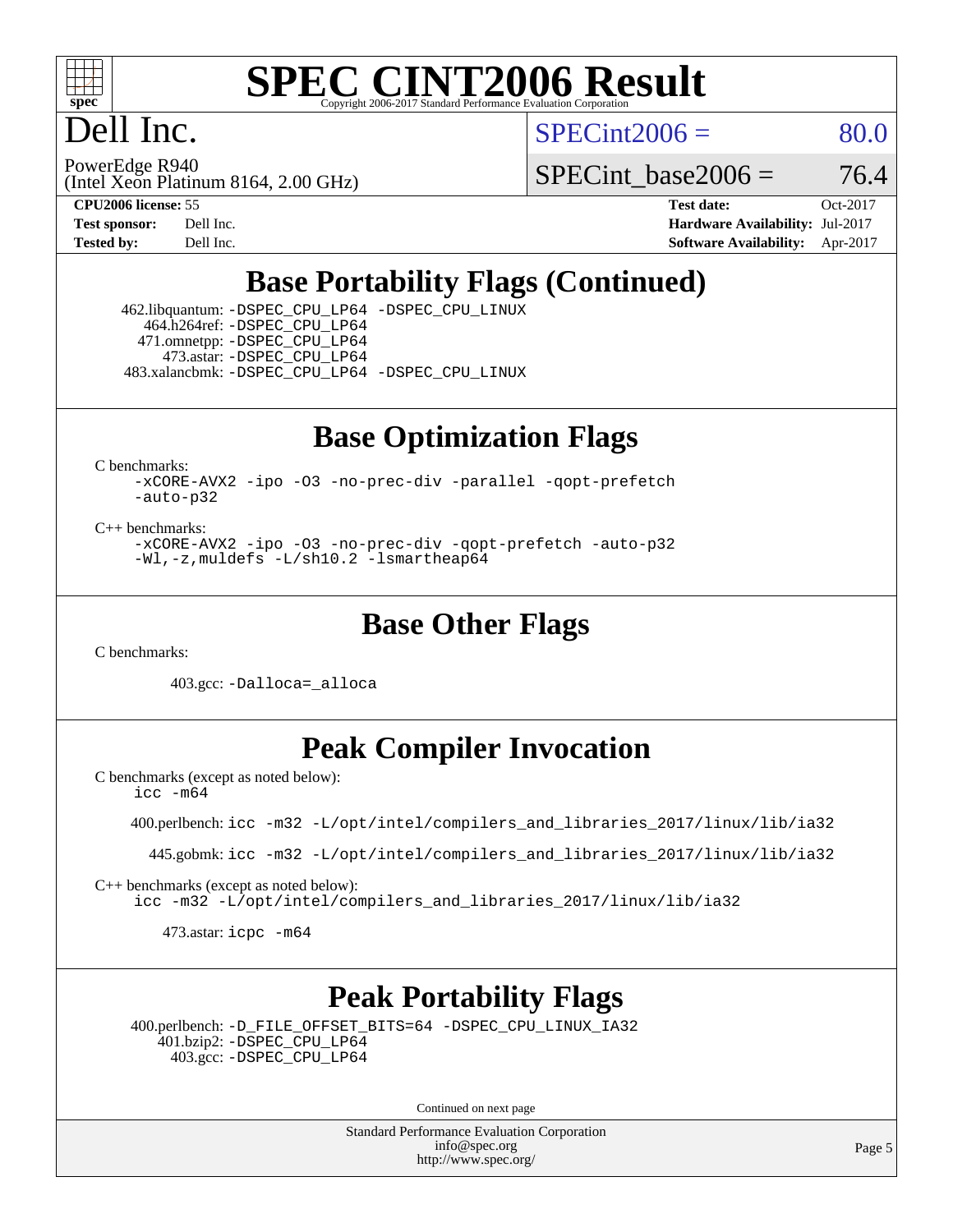

## ell Inc.

 $SPECint2006 = 80.0$  $SPECint2006 = 80.0$ 

(Intel Xeon Platinum 8164, 2.00 GHz) PowerEdge R940

SPECint base2006 =  $76.4$ 

| <b>Test sponsor:</b> | Dell Inc. |
|----------------------|-----------|
| <b>Tested by:</b>    | Dell Inc. |

**[CPU2006 license:](http://www.spec.org/auto/cpu2006/Docs/result-fields.html#CPU2006license)** 55 **[Test date:](http://www.spec.org/auto/cpu2006/Docs/result-fields.html#Testdate)** Oct-2017 **[Hardware Availability:](http://www.spec.org/auto/cpu2006/Docs/result-fields.html#HardwareAvailability)** Jul-2017 **[Software Availability:](http://www.spec.org/auto/cpu2006/Docs/result-fields.html#SoftwareAvailability)** Apr-2017

### **[Peak Portability Flags \(Continued\)](http://www.spec.org/auto/cpu2006/Docs/result-fields.html#PeakPortabilityFlags)**

 429.mcf: [-DSPEC\\_CPU\\_LP64](http://www.spec.org/cpu2006/results/res2017q4/cpu2006-20171030-50389.flags.html#suite_peakPORTABILITY429_mcf_DSPEC_CPU_LP64) 445.gobmk: [-D\\_FILE\\_OFFSET\\_BITS=64](http://www.spec.org/cpu2006/results/res2017q4/cpu2006-20171030-50389.flags.html#user_peakPORTABILITY445_gobmk_file_offset_bits_64_438cf9856305ebd76870a2c6dc2689ab) 456.hmmer: [-DSPEC\\_CPU\\_LP64](http://www.spec.org/cpu2006/results/res2017q4/cpu2006-20171030-50389.flags.html#suite_peakPORTABILITY456_hmmer_DSPEC_CPU_LP64) 458.sjeng: [-DSPEC\\_CPU\\_LP64](http://www.spec.org/cpu2006/results/res2017q4/cpu2006-20171030-50389.flags.html#suite_peakPORTABILITY458_sjeng_DSPEC_CPU_LP64) 462.libquantum: [-DSPEC\\_CPU\\_LP64](http://www.spec.org/cpu2006/results/res2017q4/cpu2006-20171030-50389.flags.html#suite_peakPORTABILITY462_libquantum_DSPEC_CPU_LP64) [-DSPEC\\_CPU\\_LINUX](http://www.spec.org/cpu2006/results/res2017q4/cpu2006-20171030-50389.flags.html#b462.libquantum_peakCPORTABILITY_DSPEC_CPU_LINUX) 464.h264ref: [-DSPEC\\_CPU\\_LP64](http://www.spec.org/cpu2006/results/res2017q4/cpu2006-20171030-50389.flags.html#suite_peakPORTABILITY464_h264ref_DSPEC_CPU_LP64) 471.omnetpp: [-D\\_FILE\\_OFFSET\\_BITS=64](http://www.spec.org/cpu2006/results/res2017q4/cpu2006-20171030-50389.flags.html#user_peakPORTABILITY471_omnetpp_file_offset_bits_64_438cf9856305ebd76870a2c6dc2689ab) 473.astar: [-DSPEC\\_CPU\\_LP64](http://www.spec.org/cpu2006/results/res2017q4/cpu2006-20171030-50389.flags.html#suite_peakPORTABILITY473_astar_DSPEC_CPU_LP64) 483.xalancbmk: [-D\\_FILE\\_OFFSET\\_BITS=64](http://www.spec.org/cpu2006/results/res2017q4/cpu2006-20171030-50389.flags.html#user_peakPORTABILITY483_xalancbmk_file_offset_bits_64_438cf9856305ebd76870a2c6dc2689ab) [-DSPEC\\_CPU\\_LINUX](http://www.spec.org/cpu2006/results/res2017q4/cpu2006-20171030-50389.flags.html#b483.xalancbmk_peakCXXPORTABILITY_DSPEC_CPU_LINUX)

#### **[Peak Optimization Flags](http://www.spec.org/auto/cpu2006/Docs/result-fields.html#PeakOptimizationFlags)**

```
C benchmarks:
```

```
 400.perlbench: -prof-gen(pass 1) -prof-use(pass 2) -xCORE-AVX2(pass 2)
                -par-num-threads=1-ipo-O3(pass 2)-no-prec-div(pass 2) -qopt-prefetch
        401.bzip2: -prof-gen(pass 1) -prof-use(pass 2) -xCORE-AVX2(pass 2)
                -par-num-threads=1(pass 1) -ipo(pass 2) -O3(pass 2)
                -no-prec-div -auto-ilp32 -qopt-prefetch
          403.gcc: -xCORE-AVX2 -ipo -O3 -no-prec-div -inline-calloc
                -qopt-malloc-options=3 -auto-ilp32
         429.mcf: -xCORE-AVX2 -ipo -O3 -no-prec-div -parallel
                -qopt-prefetch -auto-p32
       445.gobmk: -prof-gen(pass 1) -prof-use(pass 2) -xCORE-AVX2(pass 2)
                -par-num-threads=1(pass 1) -ipo(pass 2) -O3(pass 2)
               -no-prec-div(pass 2)
       456.hmmer: basepeak = yes
        458.sjeng: -prof-gen(pass 1) -prof-use(pass 2) -xCORE-AVX2(pass 2)
                -par-num-threads=1-ipo-O3(pass 2)-no-prec-div(pass 2) -unroll4
    462.libquantum: basepeak = yes
     464.h264ref: basepeak = yes
C++ benchmarks: 
      471.omnetpp: -prof-gen(pass 1) -prof-use(pass 2) -xCORE-AVX2(pass 2)
                -par-num-threads=1(pass 1) -ipo(pass 2) -O3(pass 2)
               -no-prec-div(pass 2) -qopt-ra-region-strategy=block
                -Wl,-z,muldefs -L/sh10.2 -lsmartheap
```
Continued on next page